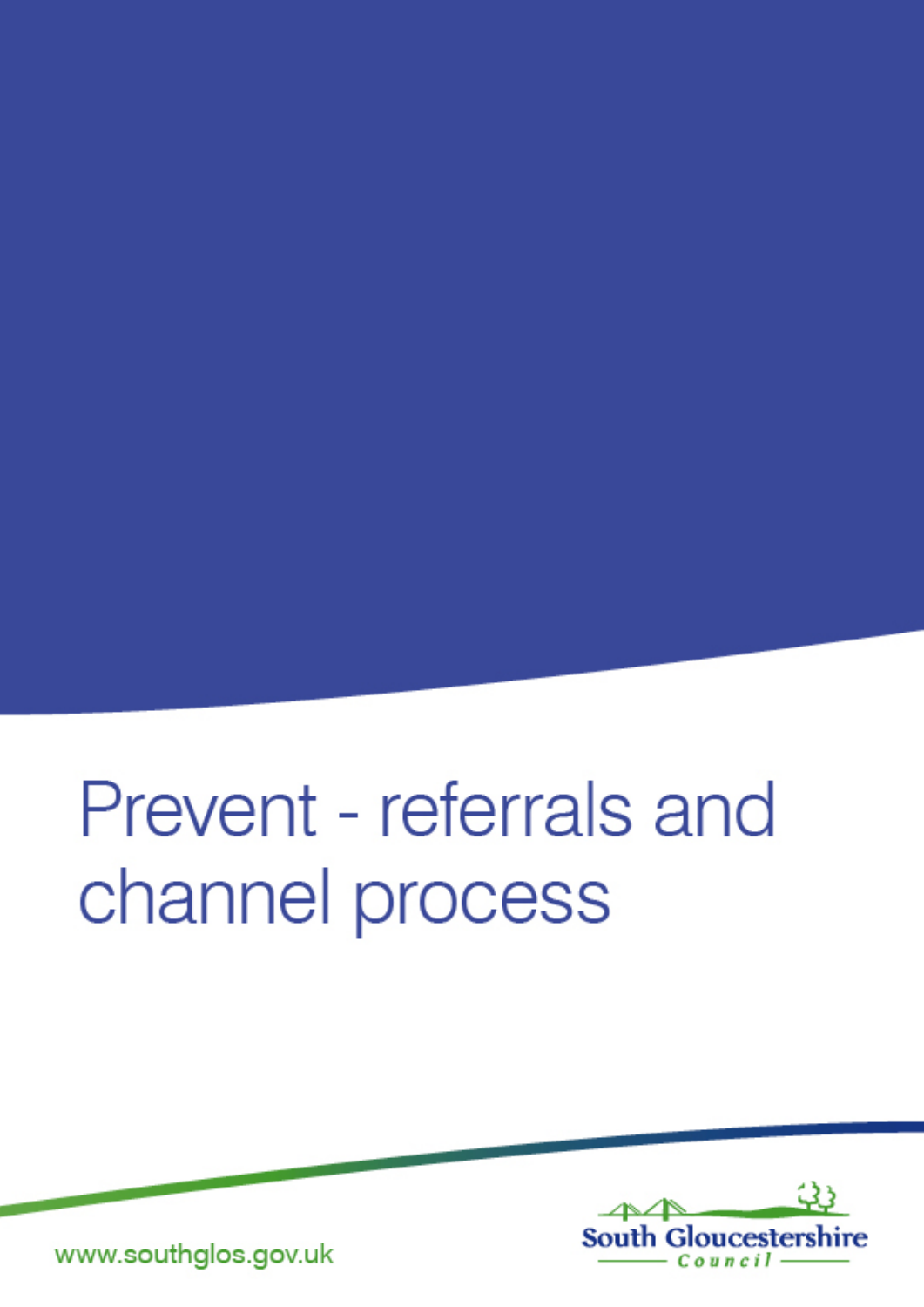# Contents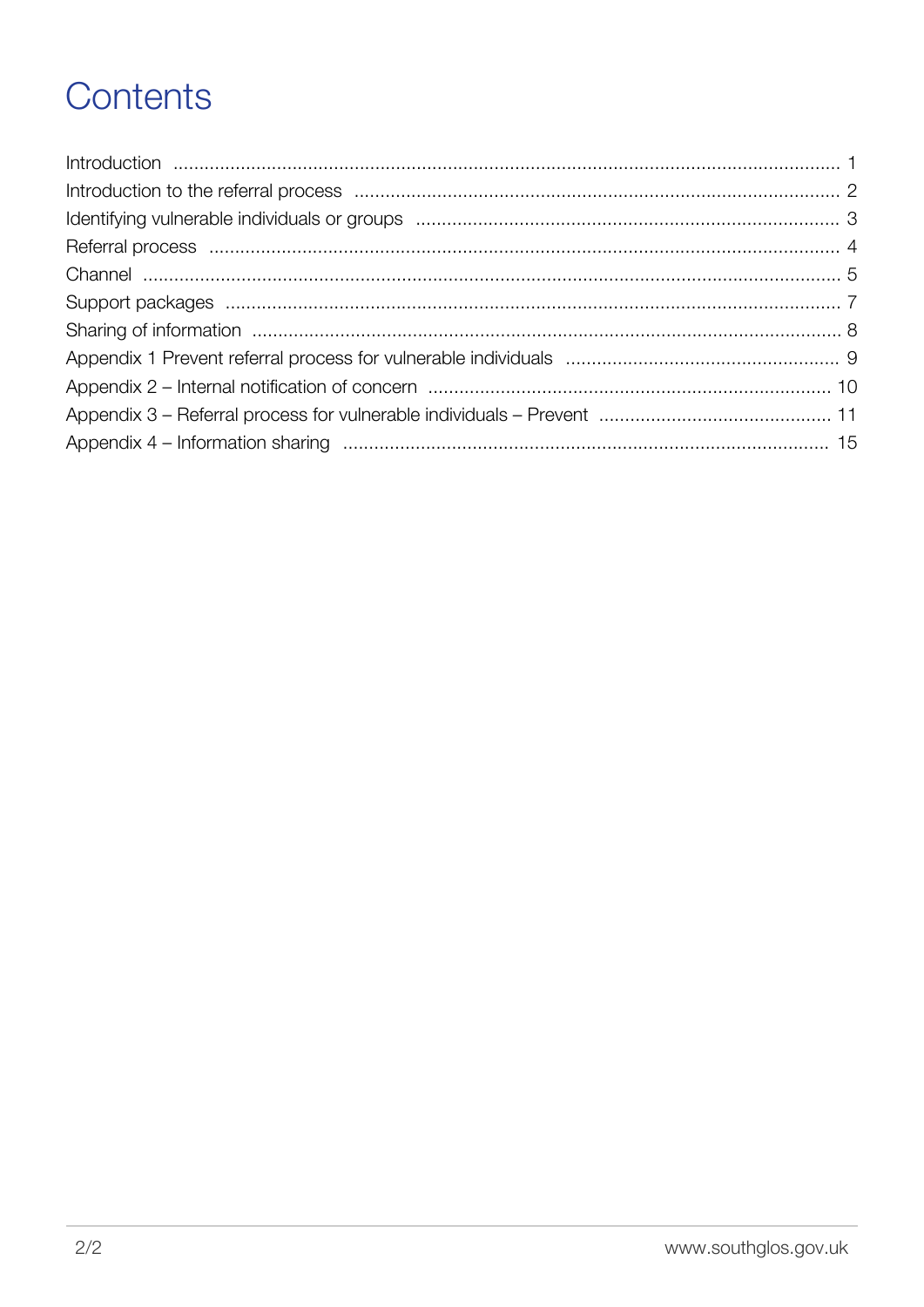# <span id="page-2-0"></span>**Introduction**

The South Gloucestershire *Prevent* Board co-ordinates work in South Gloucestershire in support of the national *Prevent* strategy aimed at stopping people becoming or supporting terrorists or violent extremists. A specific part of its role is to prevent people from being drawn into terrorism and ensure that those at risk of this are given appropriate advice and support.

The group responds to all forms of violent extremism, while recognising that it is considered by Government that the greatest threat to the UK as a whole is terrorism associated with the so called Islamic State and other forms of Far Right extremism for example PEGIDA (Patriotic Europeans Against the Islamisation of the West), and that therefore this is a current priority.

In order to ensure we can support individuals and communities who may be particularly vulnerable to being radicalised by violent extremists; and increase confidence across our local communities to report unacceptable or suspect behaviours, it is important to have in place a clear and transparent process which defines:

• how individuals can report concerns;

#### and

• the actions that will be taken if concerns are reported.

This document describes that process.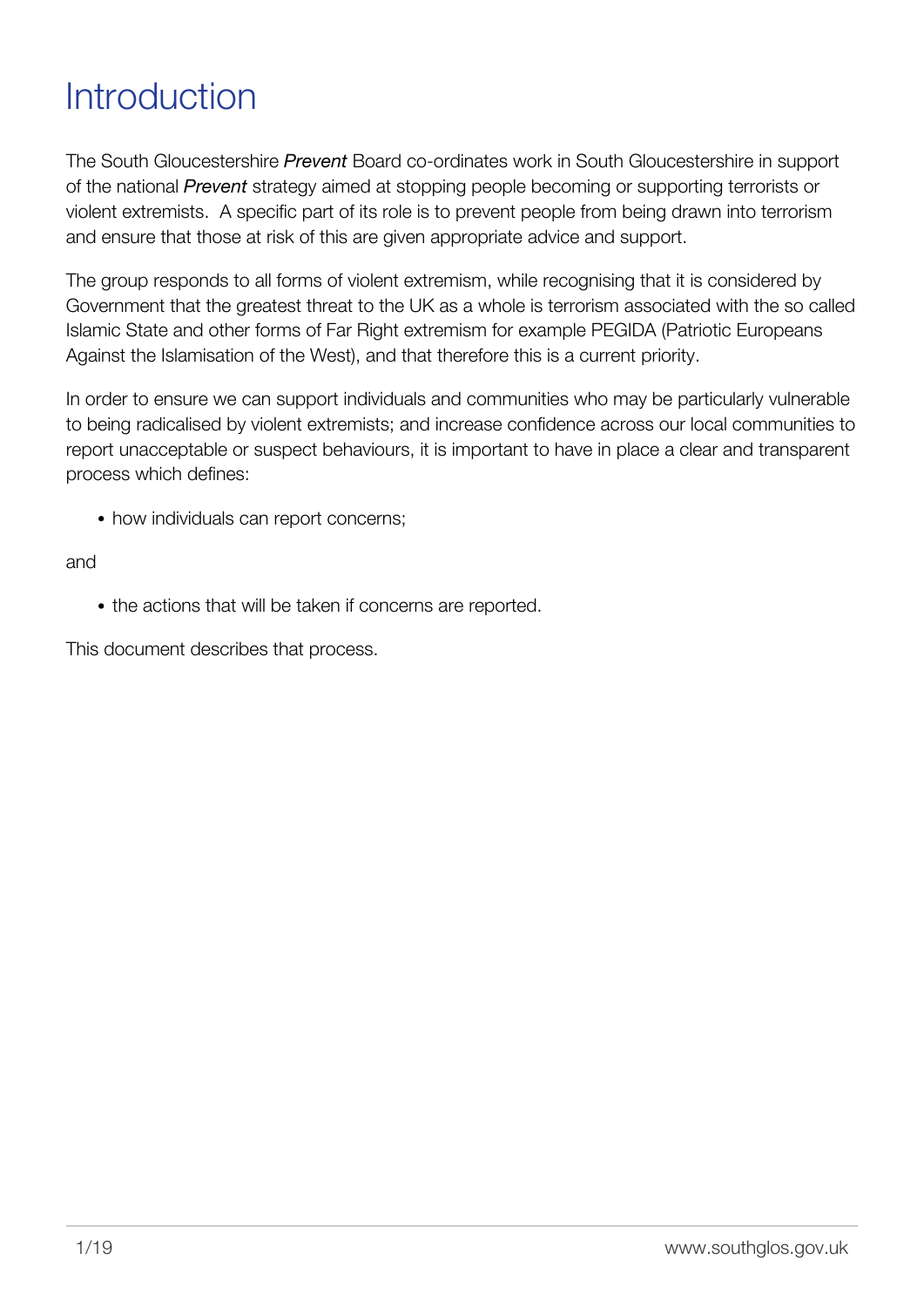### <span id="page-3-0"></span>Introduction to the referral process

The referral process, if you are concerned an individual is at risk of becoming a terrorist or violent extremist, is summarised in the flowchart at [Appendix 1.](http://edocs.southglos.gov.uk/preventreferralsandchannel/pages/appendix-1/)

Anyone can make a referral; referrals come from a wide range of partners including education, health, and youth offending teams, police and social services.

Referrals can be made either direct by a member of the public or a practitioner, or can be coordinated by a lead officer within organisations. Some larger organisations may have a separate *Prevent* lead, although for many organisations the main *Prevent* contact will be the organisational safeguarding lead.

All referrals will be assessed by the Police *Prevent* team. This may involve seeking wider information on the individual or incident of concern.

As a result of this assessment, a decision may be made:

- that no action needs to be taken
- that the individual poses a genuine and immediate risk, in which case immediate action will be taken
- that the individual is at risk of harm, but not of becoming a terrorist or violent extremist, in which case they may be referred for consideration under safeguarding arrangements.
- that the individual is radicalised and at risk of becoming a terrorist or violent extremist, in which case they may be referred for consideration under the [Channel process](http://edocs.southglos.gov.uk/preventreferralsandchannel/pages/channel/).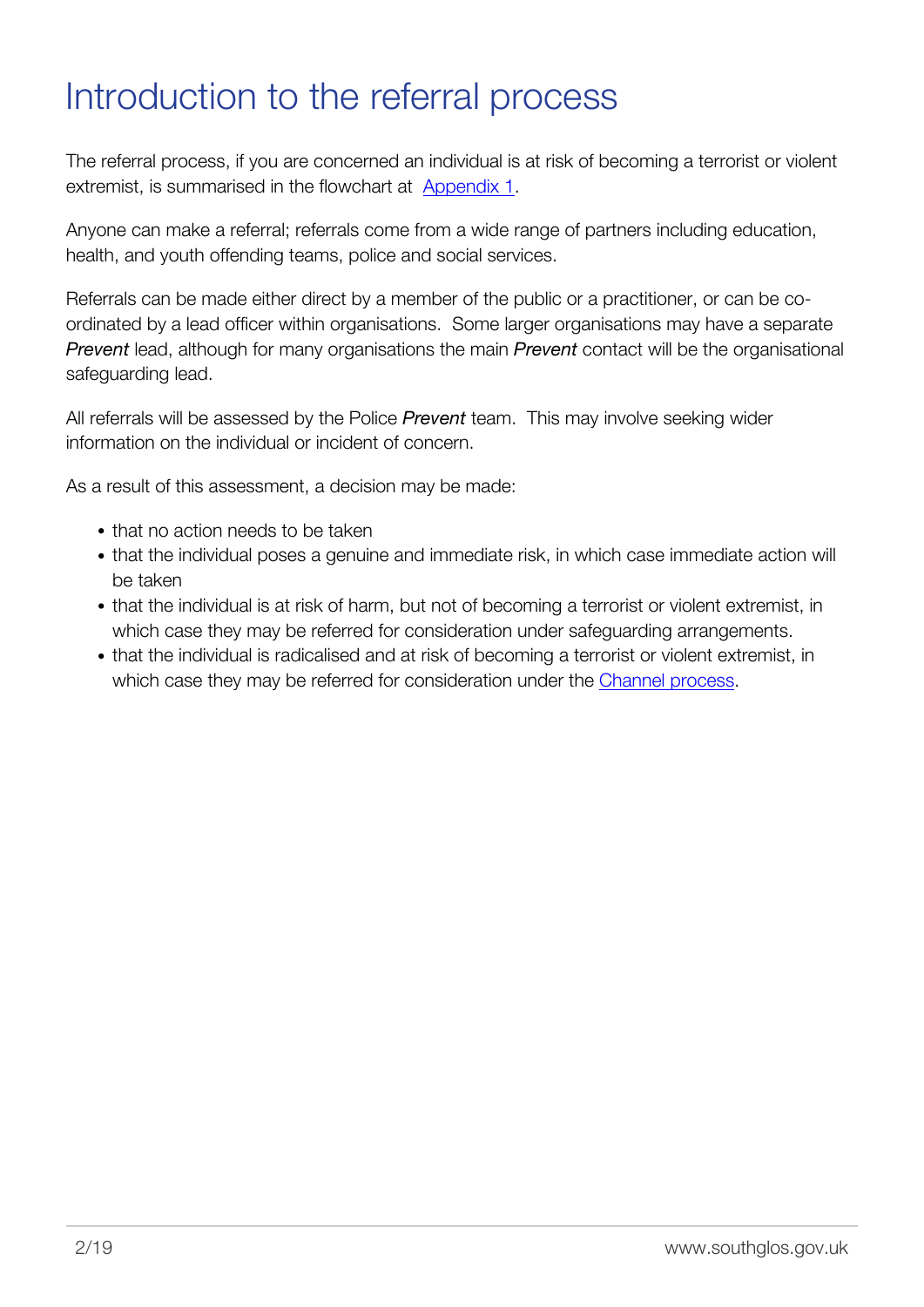# <span id="page-4-0"></span>Identifying vulnerable individuals or groups

There is no single list of factors which would definitively identify an individual or group at risk of becoming committed to violent extremism, or becoming a terrorist. There are some characteristics and experiences which **may** indicate this, but these should be considered with great care on an individual basis before any conclusions can be drawn.

#### Expressed opinions

These may include support for violence and terrorism, the leadership of terrorist organisations and uncompromising rejection of the principle of the rule of law and of the authority of any elected government in this country.

#### **Materials**

The following may be relevant:

- possession of violent extremist literature and imagery in hard copy or digital form (e.g. so called 'beheading videos' or amateur film of terrorist attacks)
- attempts to access, become a member of, or contribute to violent extremist websites and associated password protected chat rooms
- possession of material regarding weapons and/or explosives
- possession of literature regarding military training, skills and techniques.

Online communities are important in the radicalisation process and enable ready access to radicalising material which may not be available in the offline world. Digital content can be made very attractive and persuasive and can be quickly and widely shared between young people.

#### Behaviour and behavioural changes

Relevant changes may include: withdrawal from family, peers, social events and venues; hostility towards former associates and family; association with proscribed organisations; and association with organisations which hold extremist views that stop short of advocating violence in this country.

#### Personal history

The following may be relevant:

- claims or evidence of involvement in organisations espousing violent extremist ideology in this country or overseas
- claims or evidence of attendance at military/terrorist training in the UK or overseas
- claims or evidence of involvement in combat/violent activity, particularly on behalf of violent extremist non-state organisations

Low level criminality, including violence, is commonly seen in case histories of convicted terrorists.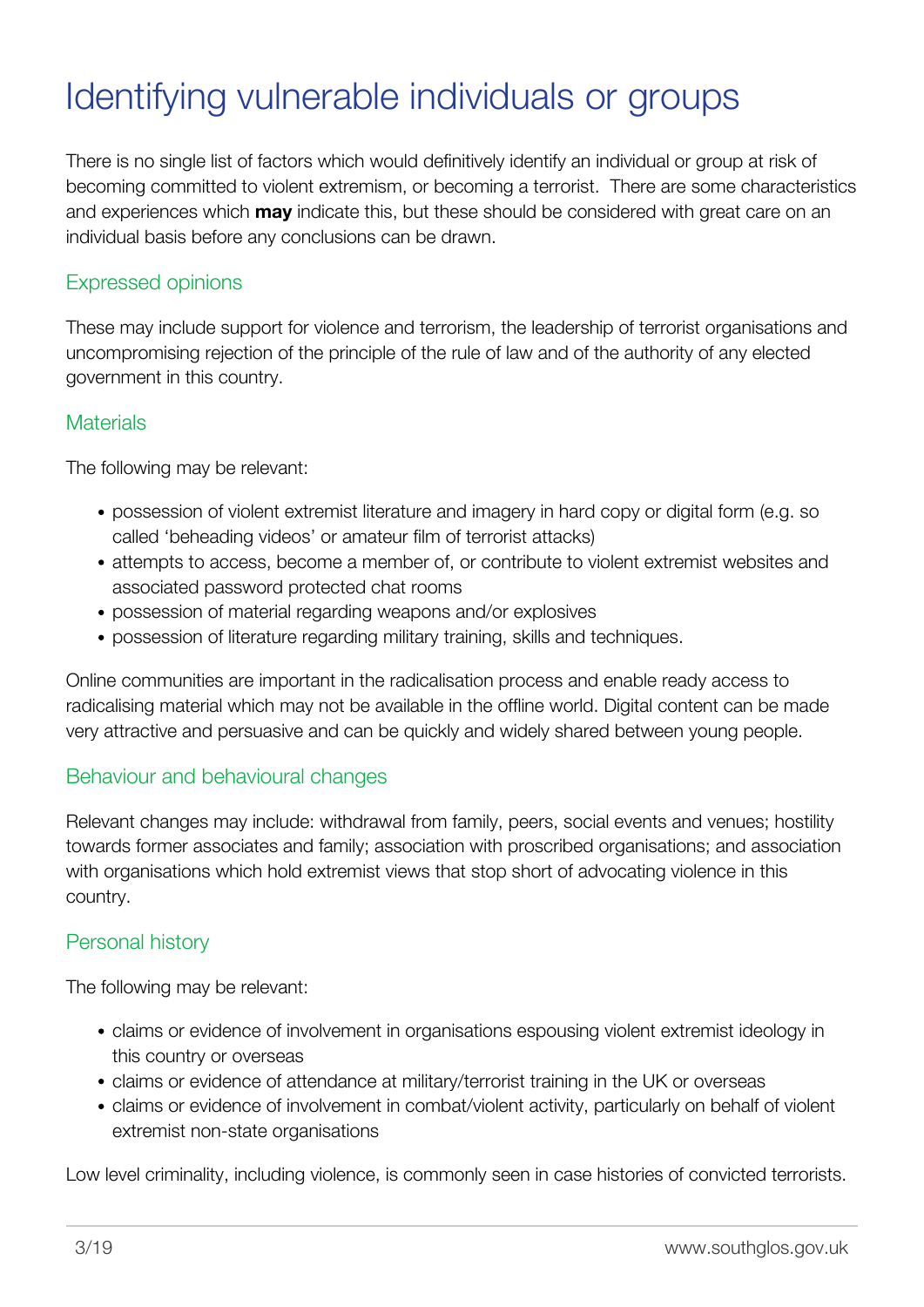# <span id="page-5-0"></span>Referral process

The referral process is illustrated in the flow chart at [Appendix 1.](http://edocs.southglos.gov.uk/preventreferralsandchannel/pages/appendix-1/)

Initial concerns may be explored first within the council. If there is time and you wish to do this, please complete the pro-forma attached as **Appendix 2** and send it to [preventproject@southglos.gov.uk](mailto:preventproject@southglos.gov.uk)

A direct referral should be sent straight to the police using the pro-forma attached as [Appendix 3.](http://edocs.southglos.gov.uk/preventreferralsandchannel/pages/appendix-3-information-sharing/) This should be completed as far as possible and emailed to [ChannelSW@avonandsomerset.pnn.police.uk](mailto:ChannelSW@avonandsomerset.pnn.police.uk)

All referrals to the police will initially be checked against other information to see if the individual referred is considered to pose a risk which would require immediate action. If this is not the case, a decision will be made as to which of the following routes to follow:

- that no action needs to be taken
- that the individual is at risk of harm, but not of becoming a terrorist or violent extremist, in which case they may be referred for consideration under safeguarding arrangements.
- that the individual is radicalised and at risk of becoming a terrorist or violent extremist, in which case they may be referred for consideration under the [Channel process](http://edocs.southglos.gov.uk/preventreferralsandchannel/pages/channel/).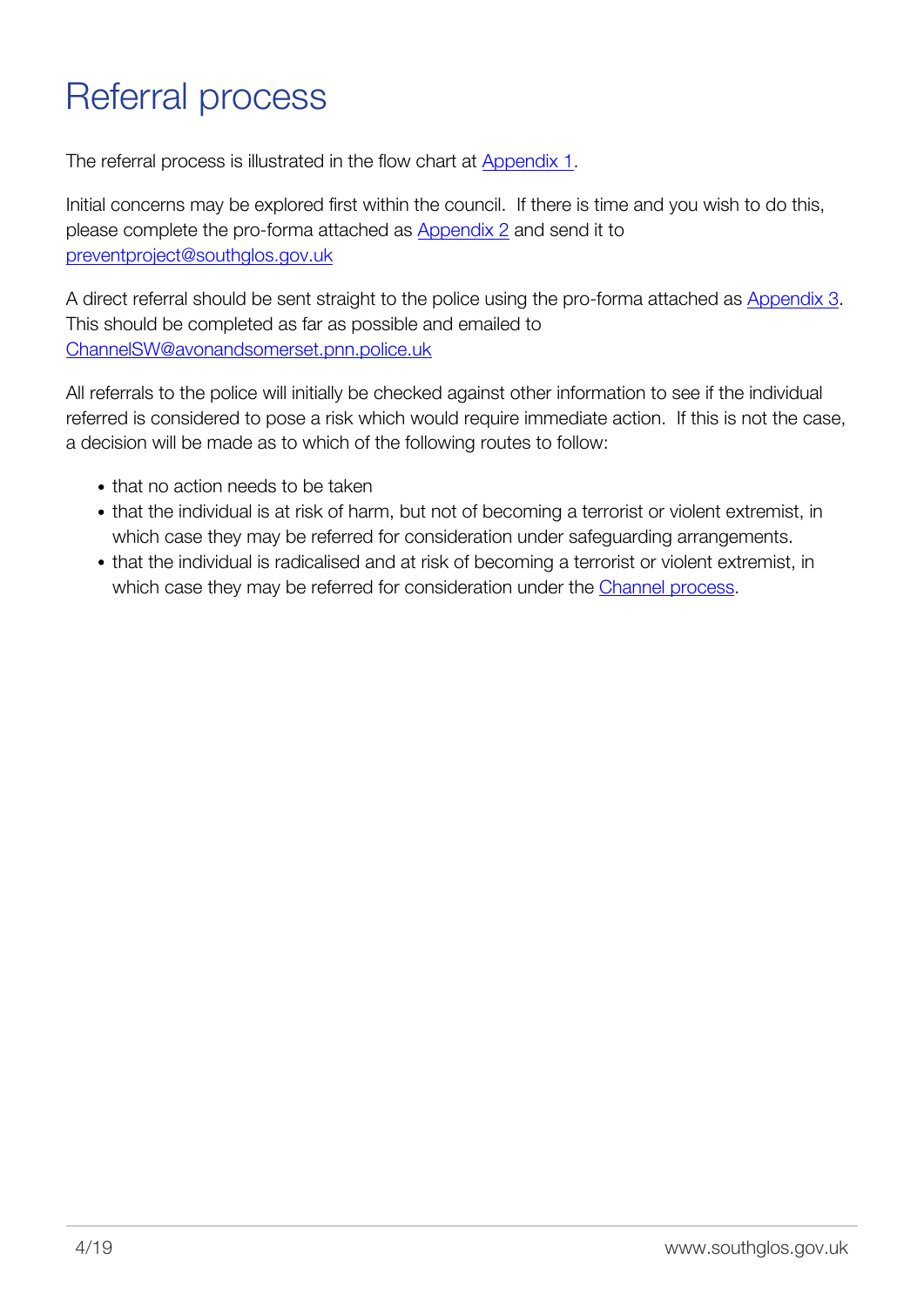# <span id="page-6-0"></span>**Channel**

Channel is an early intervention, multi-agency process designed to safeguard vulnerable people from being drawn into violent extremist or terrorist behaviour. Channel works in a similar way to existing safeguarding partnerships aimed at protecting vulnerable people. Channel is designed to work with individuals of any age who are at risk of being exploited by extremists or terrorist ideologues. The process is shaped around the circumstances of each person and can provide support for any form of radicalisation or personal vulnerabilities.

The Channel panel meets monthly (usually on the 4th Friday of each month).

Standing members of the Channel panel are:

- Head of Safe and Strong Communities, South Gloucestershire Council;
- Strategic Safeguarding Service Manager, South Gloucestershire Council;
- Avon and Somerset Police representative.

Other membership of the Channel panel will depend on the individuals being considered, but would regularly include

- Faith Forum representative
- Single Point of Contact making referral.
- Identified individual service providers.

Referrals to Channel will be considered by the Channel panel standing members. The standing members will review available data and decide whether progression to the full Channel panel is appropriate.

A referral will not progress to the full Channel panel if:

- it is malicious or misquided
- it is clear the person is not vulnerable to violent extremism.

Individuals can only be dealt with through the Channel process with their agreement, and they have to agree to participation in this process. If the individual is under 18 their guardian's permission is also required.

The Channel panel considers individual cases and will develop a support package based on the risk assessment, the needs of the individual and any risks posed to potential support providers. This is clearly laid out in the form of an Action Plan which highlights identified behaviours and risks that need to be addressed. This assists in case reviews and evaluating the effectiveness of the support package.

The Channel panel reviews all available information in light of:

- the risk the individual faces of being drawn in to violent extremism
- the risk the individual poses to society.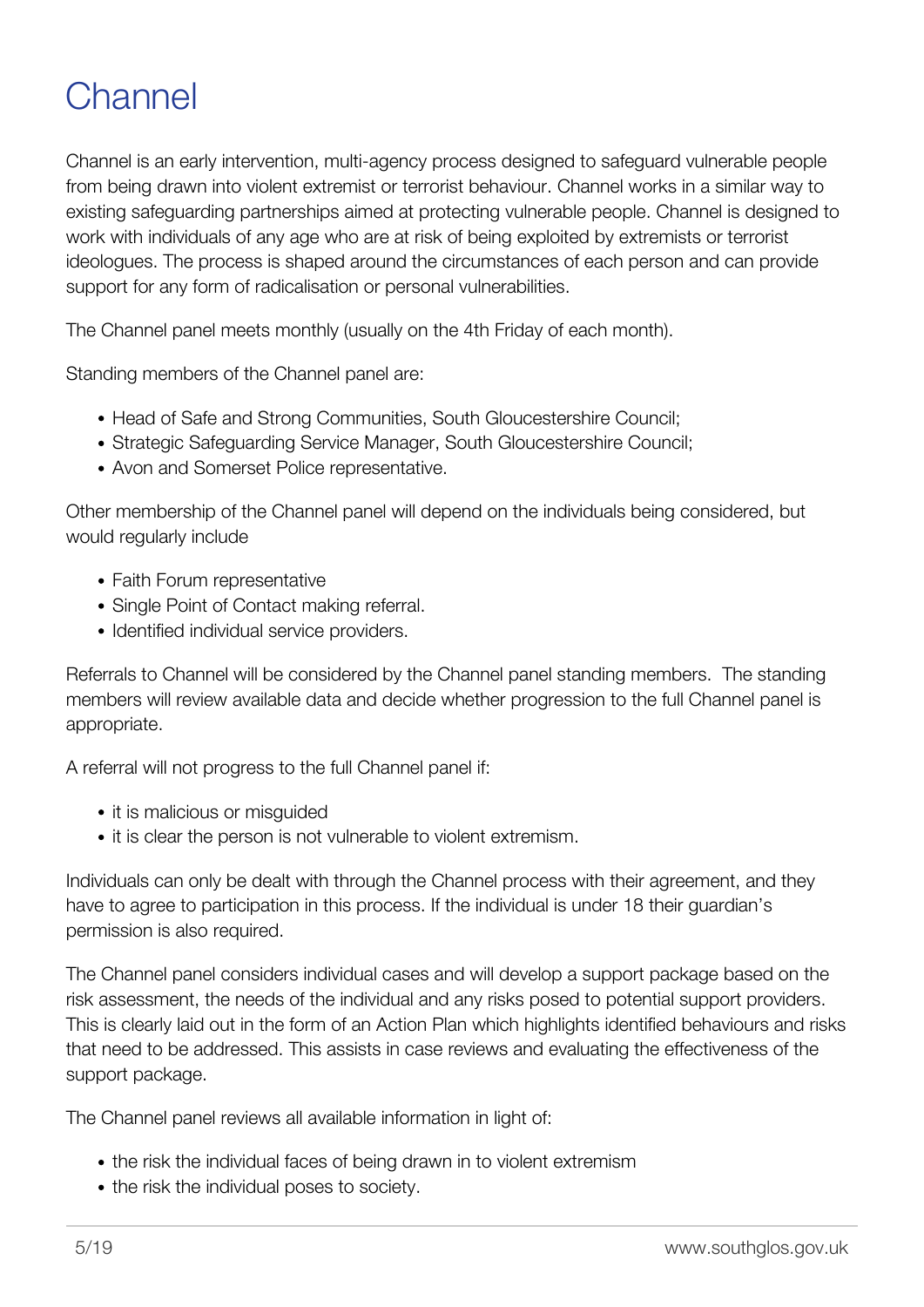And concludes whether the subject of the referral:

- is vulnerable to violent extremism and should be supported using the Channel process
- is not believed to be at risk of being drawn into violent extremism but is vulnerable and should be referred to other support mechanisms such as safeguarding

or

• should exit the process.

If it is decided to proceed through the Channel panel, engagement with the individual will need to be sought at an early stage in order for any intervention to be successful.

If individuals are involved in a different statutory support mechanism, such as Multi Agency Public Protection Arrangements (MAPPA) or child protection arrangements, Channel would not normally replace those referral systems. In such cases, ownership of the case will rest with the relevant statutory support mechanism.

The Channel panel monitors Action Plan delivery on a regular basis. A formal review is held after 6 and 12 months to reconsider all referrals considered by the Channel panel.

- If the Channel panel is satisfied that the risk has been successfully reduced or managed, they should recommend that the case exit the process. A closing report will be completed as soon as possible setting out the evidence for the panel's decision.
- If the Channel panel is not satisfied that the risk has been reduced or managed, the case will be reconsidered. A new action plan will be developed and alternative support put in place.

Progress reports are presented to the *Prevent* Board at each meeting.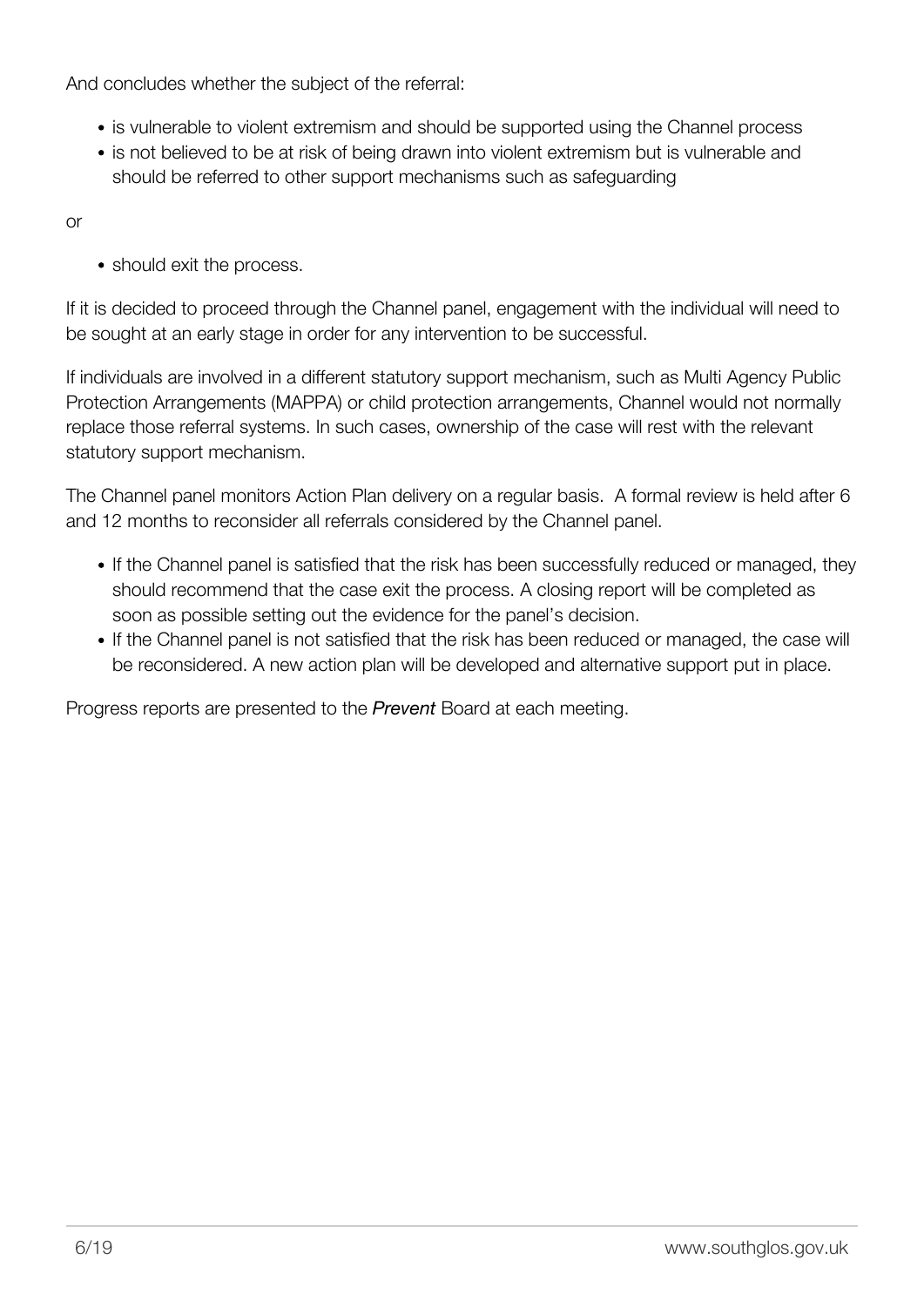# <span id="page-8-0"></span>Support packages

Providers of support for individuals/groups deemed as at risk of becoming violent extremists or terrorists can include statutory and community partners. The Channel panel will determine how to connect the referred individual with the support provider.

The level of information shared with and about the individual to enable effective assessment and, if appropriate, delivery of any support package, will be determined on a case by case basis. All decision making will be clearly documented and in line with the guidance on the sharing of information (see [Appendix 4\)](http://edocs.southglos.gov.uk/preventreferralsandchannel/pages/appendix-4-information-sharing/).

The type of activities included in a support package will depend on risk, vulnerability and local resources. To illustrate, a diversionary activity may be sufficient for someone who is in the early stages of radicalisation to violence, whereas a more focussed and structured one-on-one mentoring programme may be required for those who are already radicalised.

Appropriate support programmes include:

- **counselling**: providing advice and support in dealing with a range of personal issues that could create vulnerability, though it may not always be the best option, particularly in light of any emerging mental health issues
- **faith guidance**: helping an individual to develop their knowledge of religion, to better challenge the claims of some violent extremist ideologies
- **civic engagement**: exploring political engagement, civil challenge, human rights, social justice and citizenship
- **working with support networks**: engaging family and peers to provide help for the person concerned; and
- **mainstream services**: education, employment, health and housing.

Those providing support to vulnerable people need to be credible to the referred individuals and to understand the local community. They have an important role and their reliability, trustworthiness and commitment to the shared values which underpin the *Prevent* Board's approach need to be established. The Channel panel will make necessary checks to be assured of the suitability of support providers, including Criminal Records Bureau checks for those seeking to work with young people and vulnerable adults.

Specialist Intervention Providers are accessed via a list of pre-approved individuals maintained by the Home Office.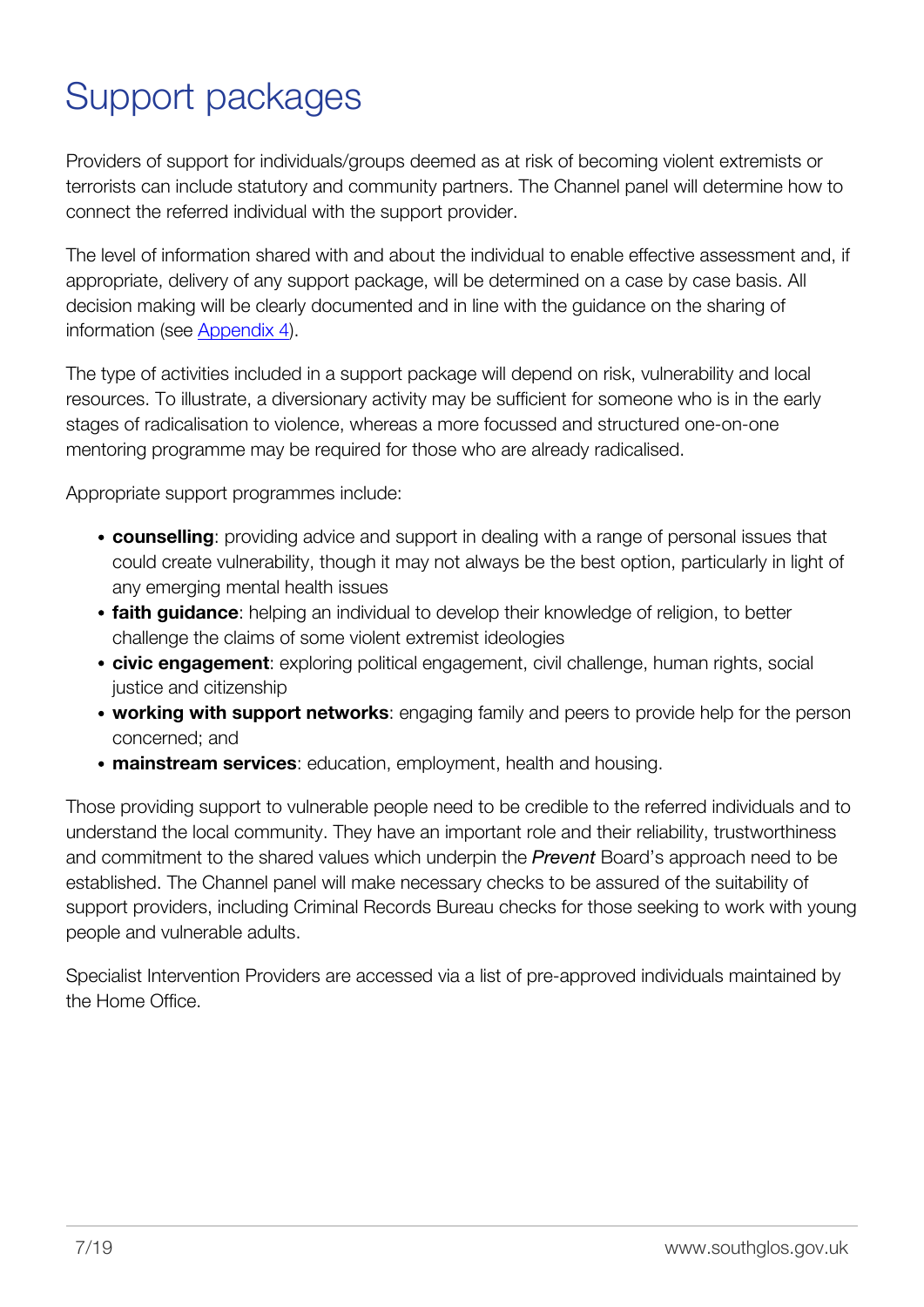# <span id="page-9-0"></span>Sharing of information

Channel panel members will share personal information with each other, for the purposes of *Prevent*, subject to a case by case assessment of necessity, proportionality and lawfulness. See [Appendix 4 f](http://edocs.southglos.gov.uk/preventreferralsandchannel/pages/appendix-4-information-sharing/)or the basis of this agreement.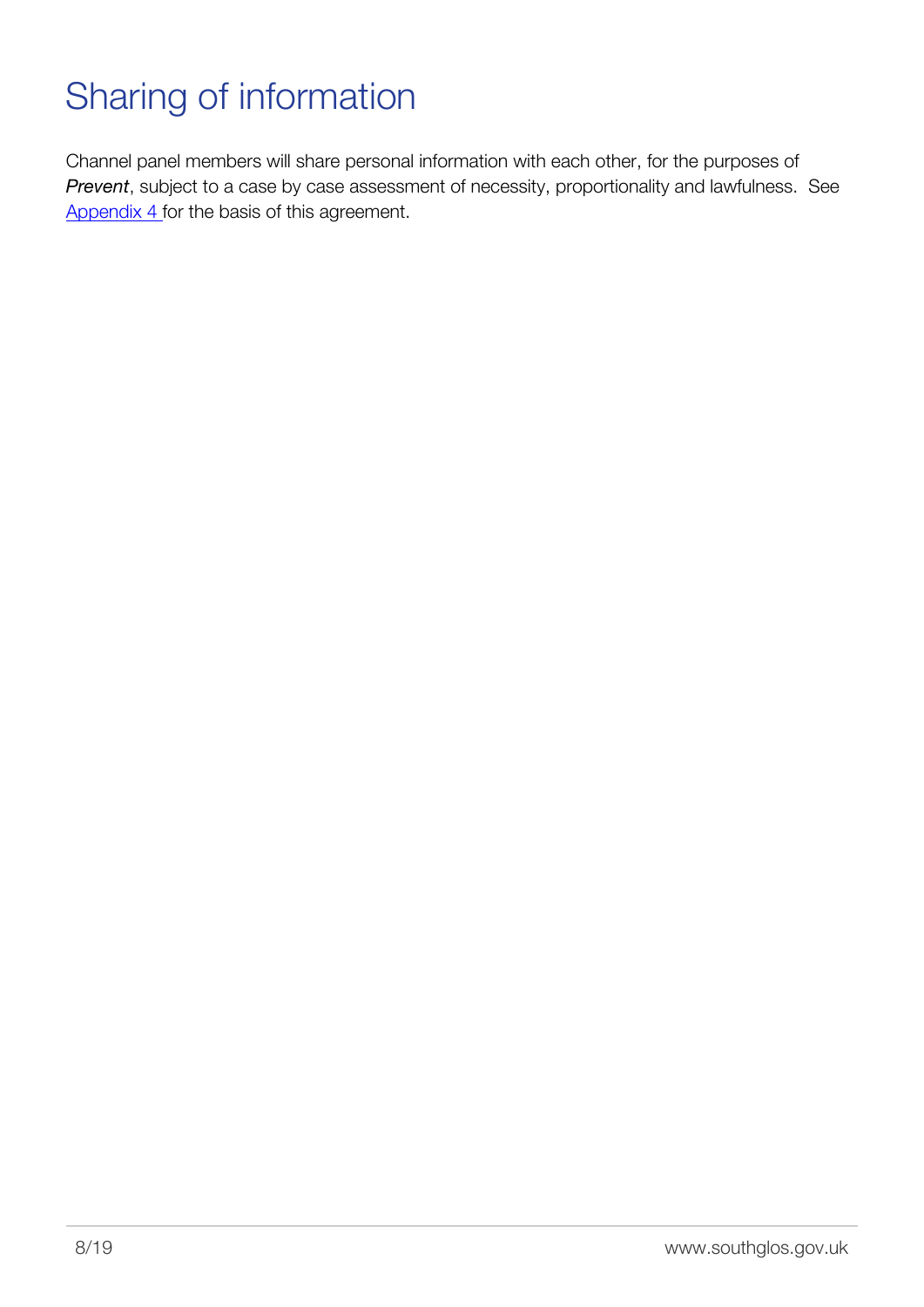# Appendix 1 Prevent referral process for vulnerable individuals

<span id="page-10-0"></span>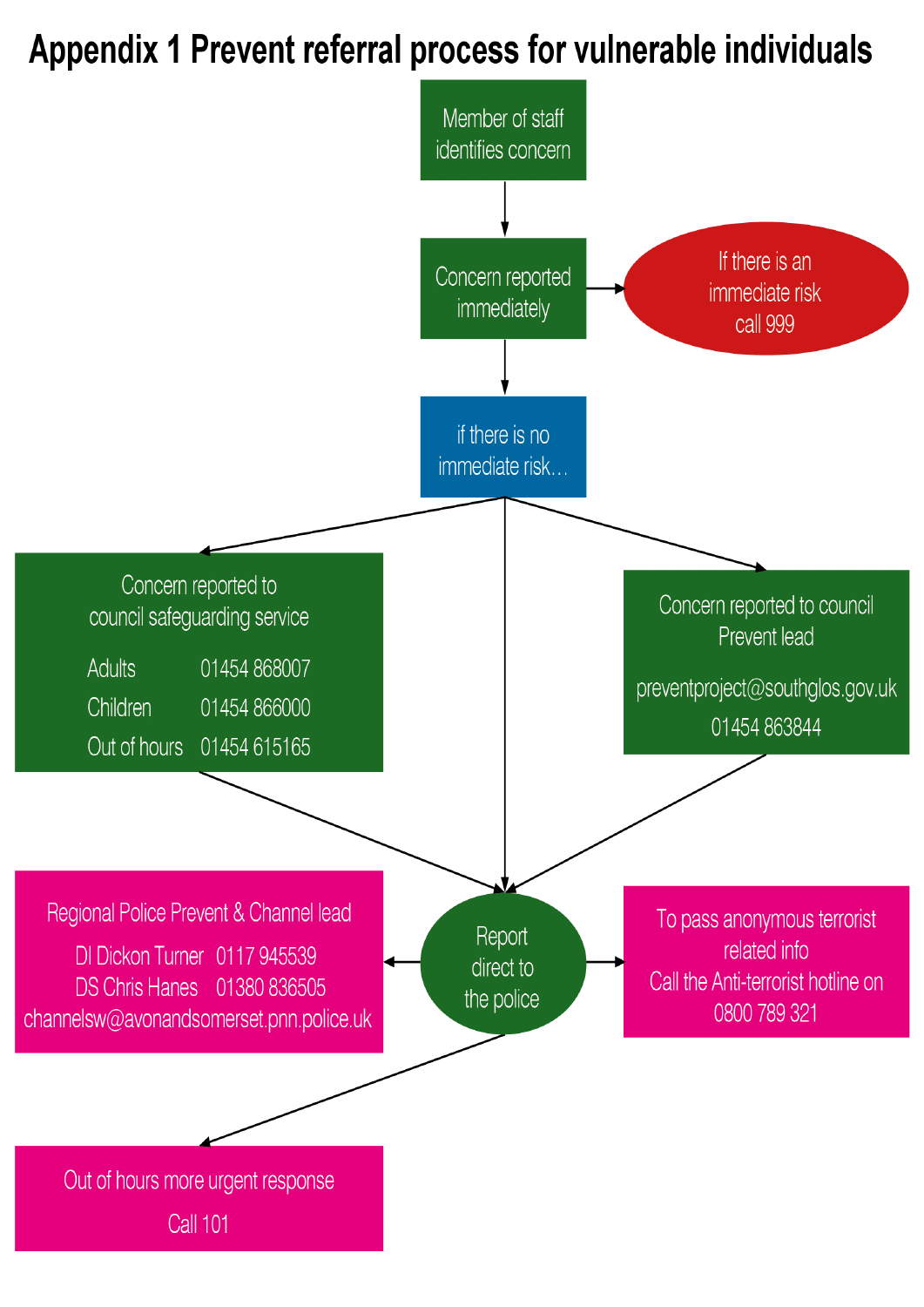# <span id="page-11-0"></span>Appendix 2 – Internal notification of concern

#### **Concern raised by**

| Name         |  |
|--------------|--|
| Email        |  |
| Service      |  |
| Organisation |  |

#### **Subject of referral:**

| Name                |  |
|---------------------|--|
| Address (if known)  |  |
| Date of birth       |  |
| Summary of concerns |  |

#### **Actions taken to date**

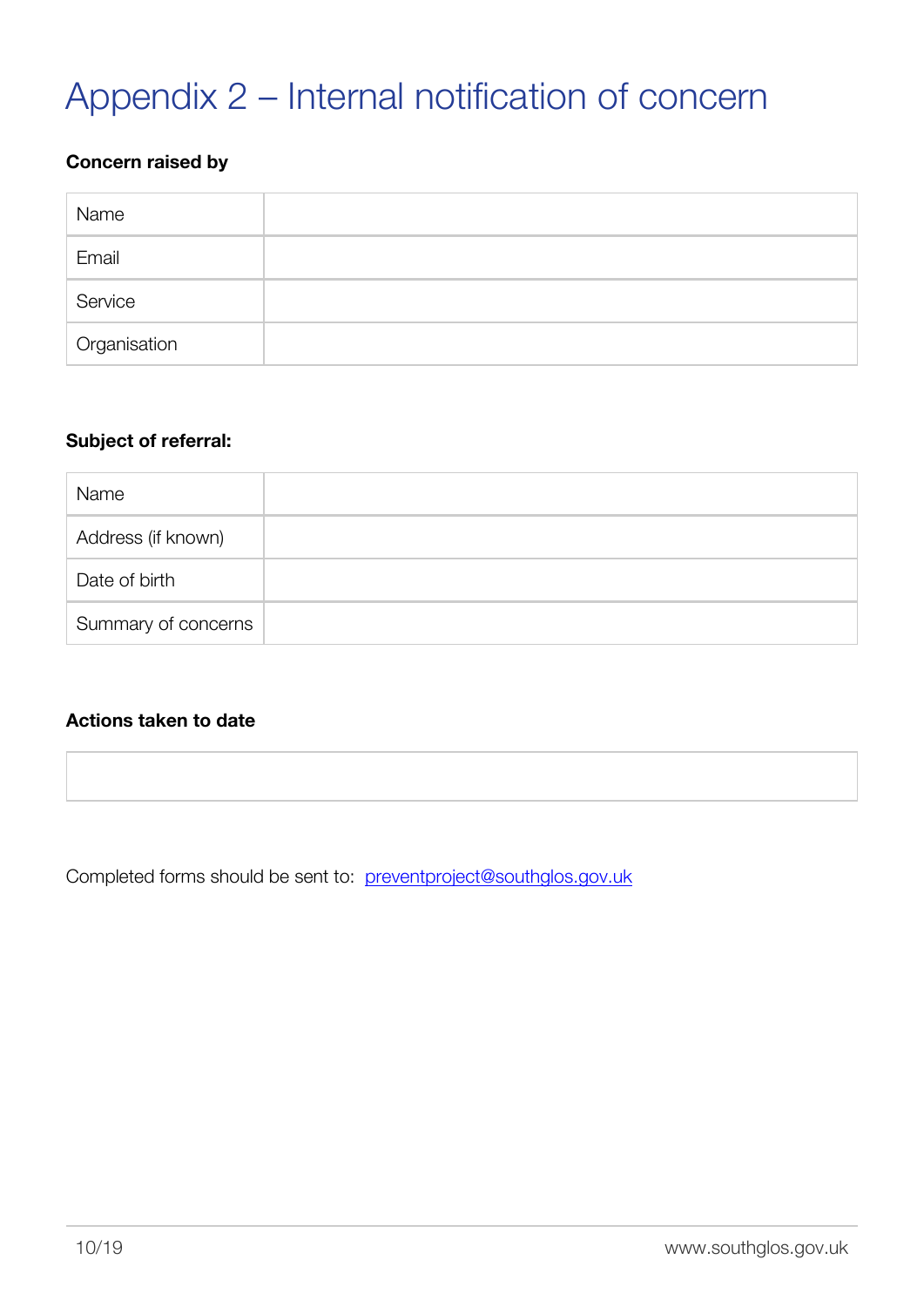# <span id="page-12-0"></span>Appendix 3 – Referral process for vulnerable individuals – Prevent

#### South West Counter Terrorism Intelligence Unit: *Prevent* referral report

This report must be sent via a secure email address (i.e. .pnn, .gsi, .net) to the following email address monitored by the A&S Police *Prevent* office:

#### [ChannelSW@avonandsomerset.pnn.police.uk](mailto:ChannelSW@avonandsomerset.pnn.police.uk)

Should there be any problems in sending the report or you wish to speak with the Avon and Somerset Police *Prevent* office instead please call 0117 9455539

Please look at the vulnerability assessment factor headings below as guide to help with filling in the report if you need to. There is a detailed guidance document available to assist if needed.

We understand that you may not have access to all the information but would request that you fill out this form as far as possible to prevent any delay in making the referral.

Contact will be made with the Referrer as soon as is practicable.

Many thanks.

| Contact details – email and telephone                                                   |  |
|-----------------------------------------------------------------------------------------|--|
| Name of <i>Prevent</i> lead or safeguarding lead<br>within your organisation (if known) |  |
| Date of report                                                                          |  |

#### Individual details

| Name of referred individual                   |  |
|-----------------------------------------------|--|
| Age<br>Date of birth                          |  |
| Gender                                        |  |
| Individual's address and contact details      |  |
| Details of parents/guardian if under 18 years |  |
| Is the person aware of referral?              |  |
| Initial reasons and concerns for referral     |  |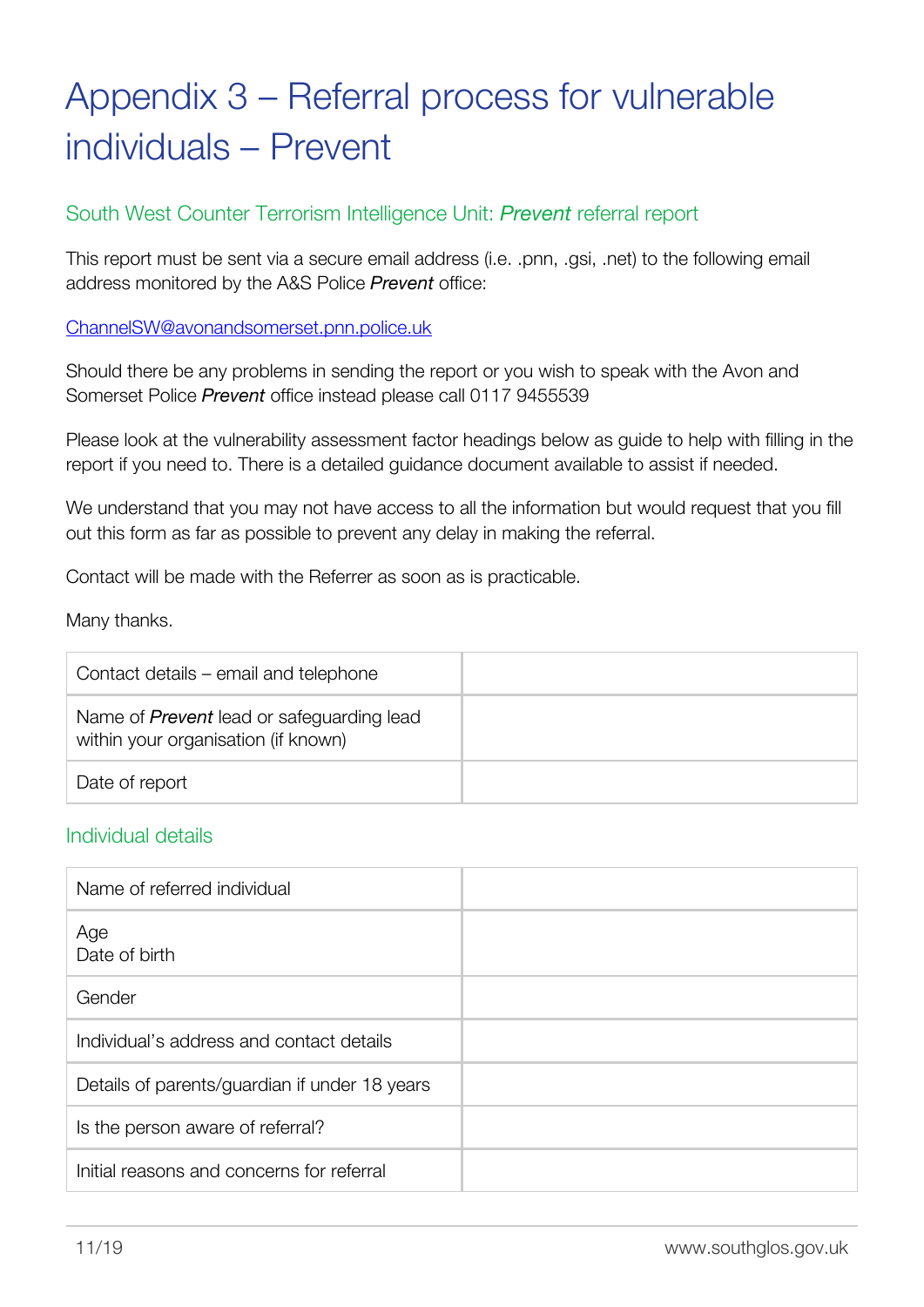| Is the individual known to or receiving<br>services?                                                                          |  |
|-------------------------------------------------------------------------------------------------------------------------------|--|
| Details of other agencies and key workers<br>involved with individual including contact<br>details if known                   |  |
| If individual meets adult / children's<br>safeguarding criteria, has a referral been made<br>through the appropriate process? |  |
| Circumstances of referral (Please provide as much detail as possible)<br>Insert text here:                                    |  |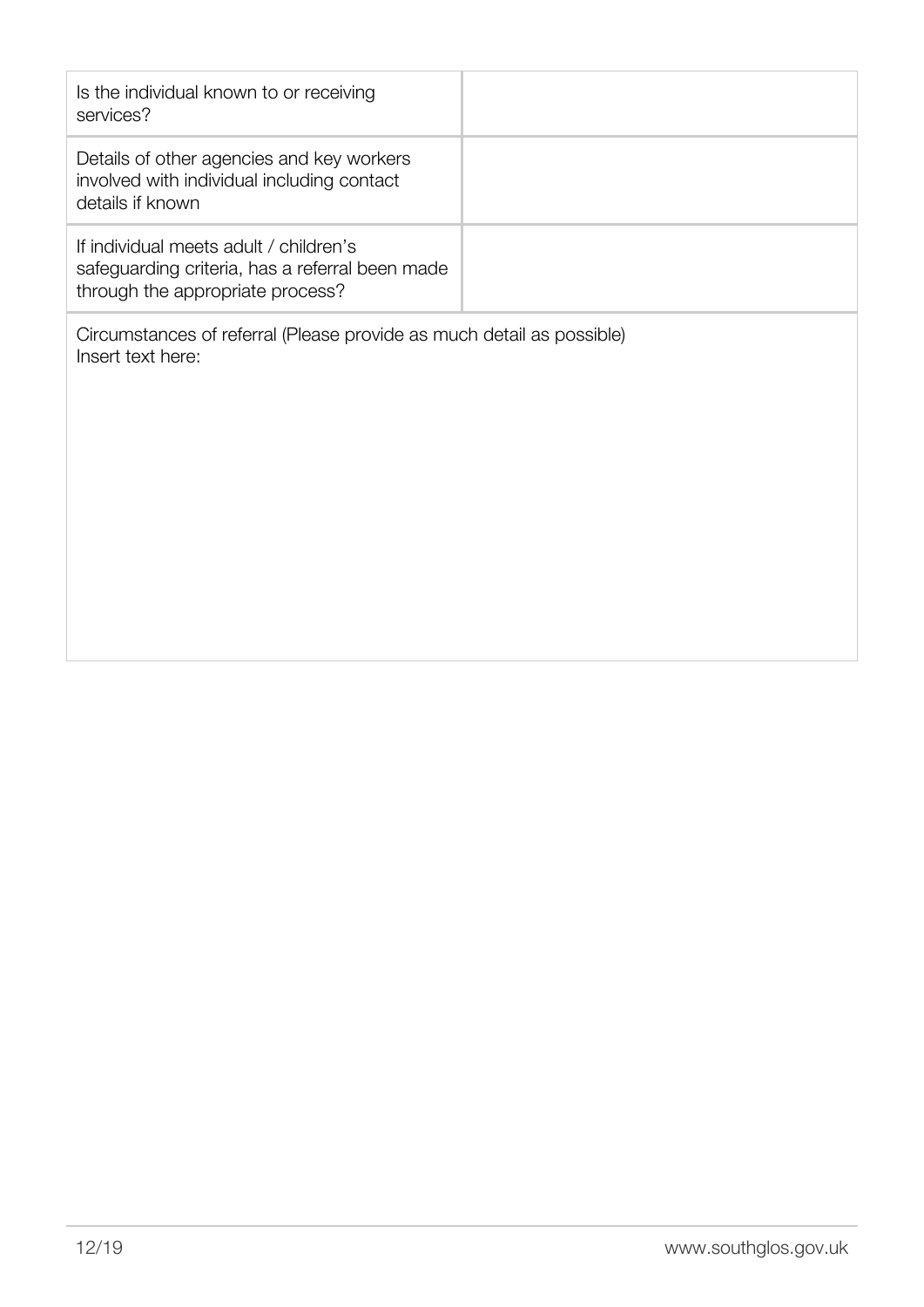In order to be able to obtain as much information as possible to be able to assess this referral, please look at the Channel vulnerability assessment factors below which may be relevant at this time: (please indicate relevant ones with a brief summary):

#### **Engagement factors**

- 1. Grievance/ injustice
- 2. Threat
- 3. Identity, meaning and belonging
- 4. Status
- 5. Excitement, comradeship and adventure
- 6. Dominance and control
- 7. Susceptibility to indoctrination
- 8. Political / moral motivation
- 9. Opportunistic involvement
- 10. Family and/or friends support extremist offending
- 11. Transitional periods
- 12. Group influences and control
- 13. Mental health

#### **Intent factors:**

- 14. Over identification with a group, cause of ideology
- 15. Them and us thinking
- 17. Attitudes that justify offending
- 18. Harmful means to an end
- 19. Harmful objectives

#### **Capability factors:**

- 20. Individual knowledge, skills and competencies
- 21. Access to networks, funding or equipment for terrorism
- 22. Criminal capability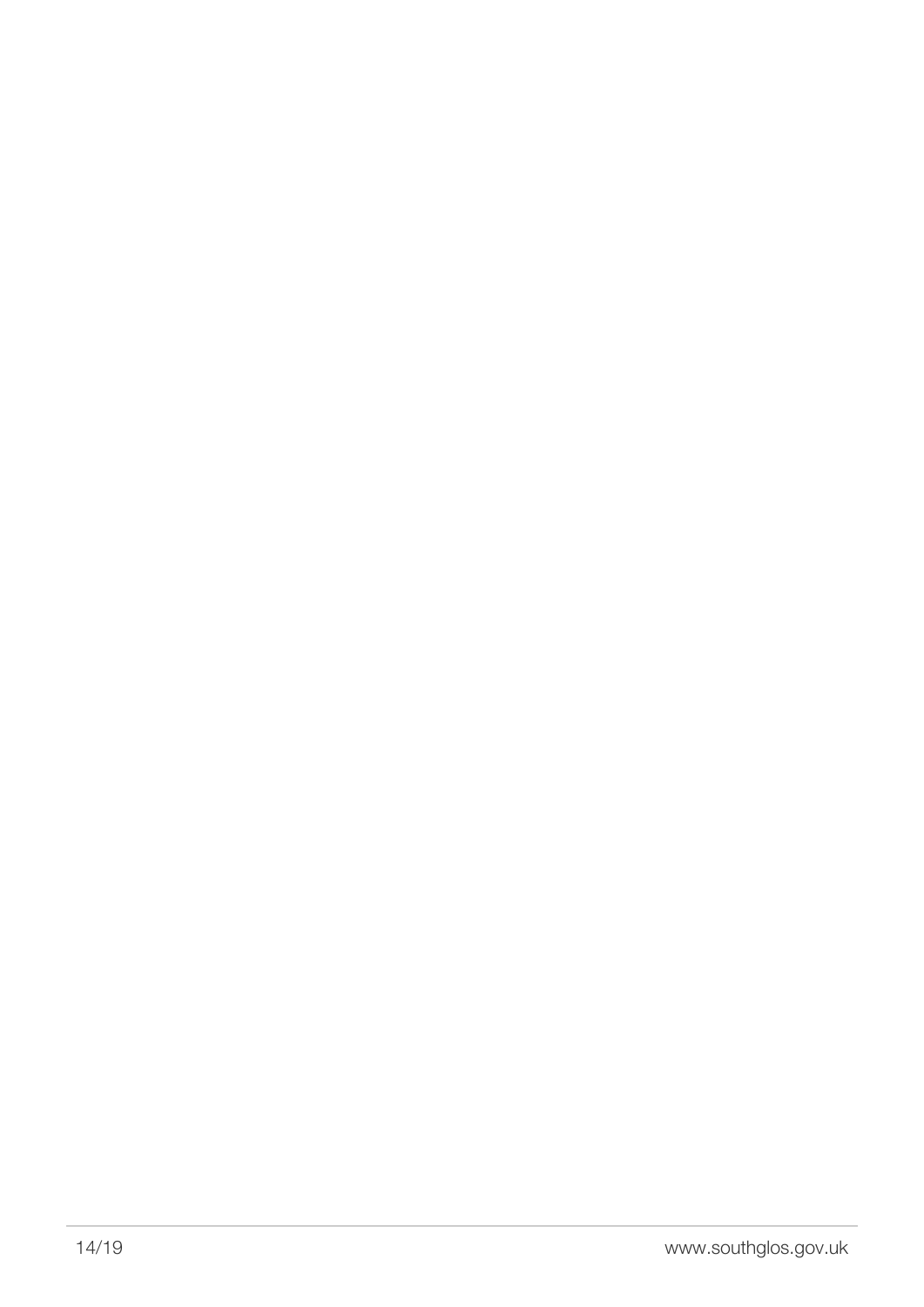# <span id="page-16-0"></span>Appendix 4 – Information sharing

### Principles of information sharing

Effective information sharing is key to the delivery of *Prevent*, so that partners are able to take appropriately informed action. This will sometimes require the sharing of personal information between partners; this is particularly the case where sharing of information will be central to providing the best support to vulnerable individuals.

#### Key principle

Partners may consider sharing personal information with each other for *Prevent* purposes, subject to a case by case basis assessment which considers whether the informed consent of the individual can be obtained and the proposed sharing being necessary, proportionate and lawful.

Any sharing of personal or sensitive personal data should be considered carefully, particularly where the consent of the individual is not to be obtained.

The legal framework within which public sector data sharing takes place is often complex, although there is a significant amount of guidance already available. It is considered good practice to have an Information Sharing Agreement in place at local level to facilitate the sharing of information. In addition to satisfying the legal and policy requirements (see below), there are some principles which should guide *Prevent* information sharing.

#### Necessary and proportionate

The overriding principles are necessity and proportionality. It should be confirmed by those holding information that to conduct the work in question it is necessary to share the information they hold. Only the information required to have the desired outcome should be shared, and only to those partners necessary. Key to determining the necessity and proportionality of sharing information will be the professional judgement of the risks to an individual or the public. Consideration should also be given to whether discussion of a case is possible with anonymised information, for example, referring to "the young person" without the need to give the individual's name, address or any other information which might identify them.

Each case should be judged on its own merits, and the following questions should be considered when sharing information:

- What information you are intending to pass
- To whom you are intending to pass the information
- Why you are intending to pass the information (i.e. with what expected outcome)
- The legal basis on which the information is to be passed.

### **Consent**

The default should be to consider seeking the consent of the individual to share information. There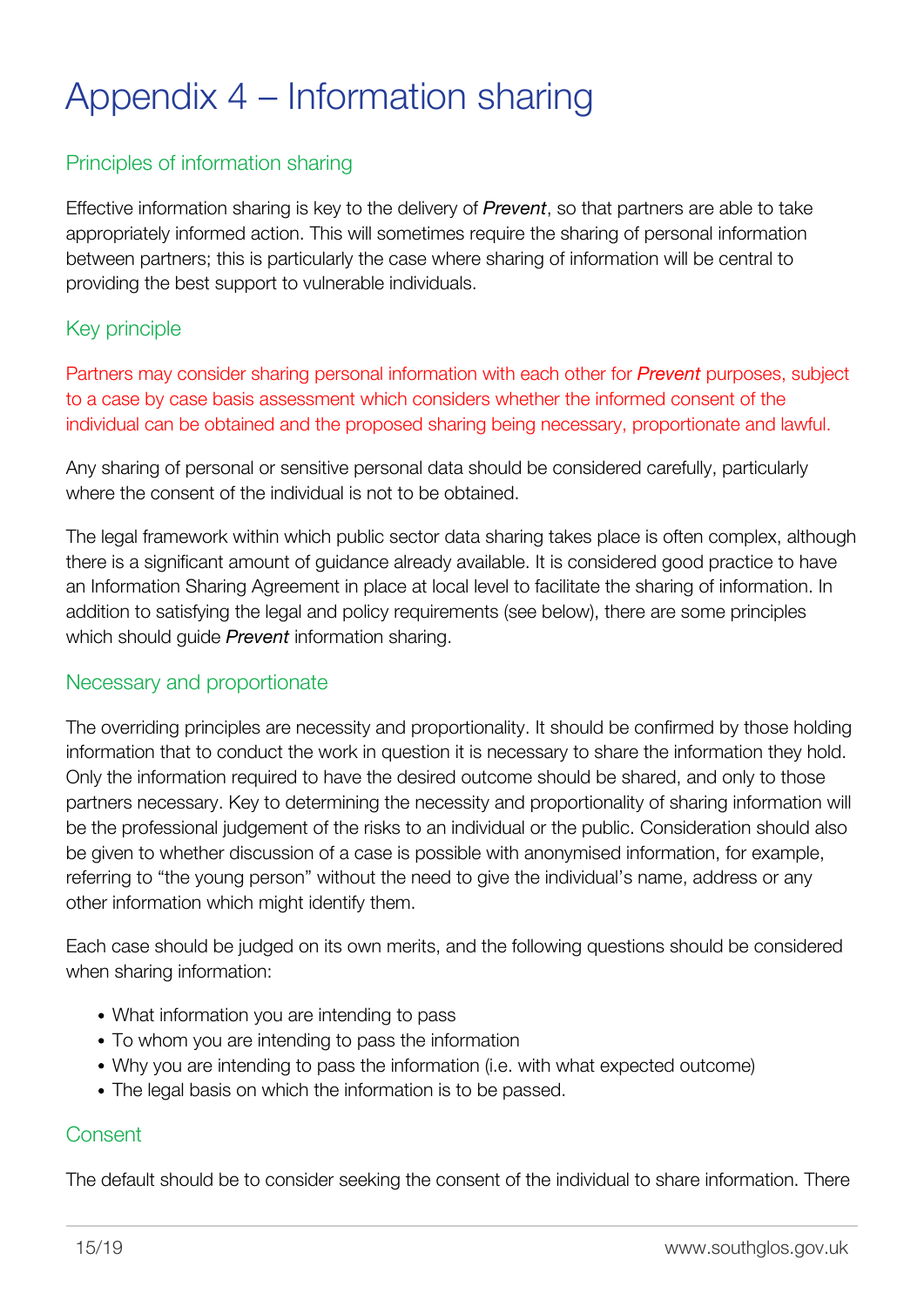will, of course, be circumstances in which seeking the consent of the individual will not be desirable or possible, because it will prejudice delivery of the intended outcome, and there may be gateways or exemptions which permit sharing to take place without consent. If you cannot seek or obtain consent, or consent is refused, you cannot share personal information without satisfying one of the gateway or exemption conditions.

Compliance with the Data Protection Act and Human Rights Act are significantly simplified by having the subject's consent. The Information Commissioner has indicated that consent should be informed and unambiguous, particularly in the case of sensitive personal information. If consent is sought, the individual should understand how their information will be used, and for what purpose.

### Power to share

The sharing of data by public sector bodies requires the existence of a power to do so, in addition to satisfying the requirements of the Data Protection Act, the Human Rights Act and the common law duty of confidentiality. Some statutes confer an express power to share information for a particular purpose (such as section 115 of the Crime and Disorder Act 1998). More often, however, it will be possible to imply a power to share information because it is necessary for the fulfilment of an organisation's statutory functions. The power to share information arises only as a consequence of an organisation having the power to carry out an action which is dependent on the sharing of information.

Having established a power to share information, it should be confirmed that there are no bars to sharing information, either because of a duty of confidentiality or because of the right to privacy enshrined in Article 8 of the European Convention on Human Rights. Finally, it will also be necessary to ensure compliance with the Data Protection Act, either by meeting the processing conditions in Schedules 2 and 3, or by relying on one of the exemptions (such as section 29 for the prevention of crime). Further details of the overarching legislation and some potentially relevant gateways are set out below.

Where non-public bodies (such as community organisations) are involved in delivery of Prevent work, you may need to pass personal and sensitive information to them and your approach to information sharing should be the same – i.e. that it is necessary, proportionate and lawful. In engaging with non-public bodies to the extent of providing personal information, it is good practice to ensure that they are aware of their own responsibilities under the Data Protection Act.

### **Vetting**

Sharing information to prevent violent extremism should not be impeded by issues surrounding vetting. If there is a requirement for the sharing of material above restricted level the need for vetting need not be a barrier. Practitioners should consider ways to share the information which needs to be shared to enable partners to provide the necessary response. Consideration about whether it is appropriate for an individual to be vetted should be decided at a local level and on a case-by-case basis, depending on requirement and necessity.

Legislation and guidance relevant to information sharing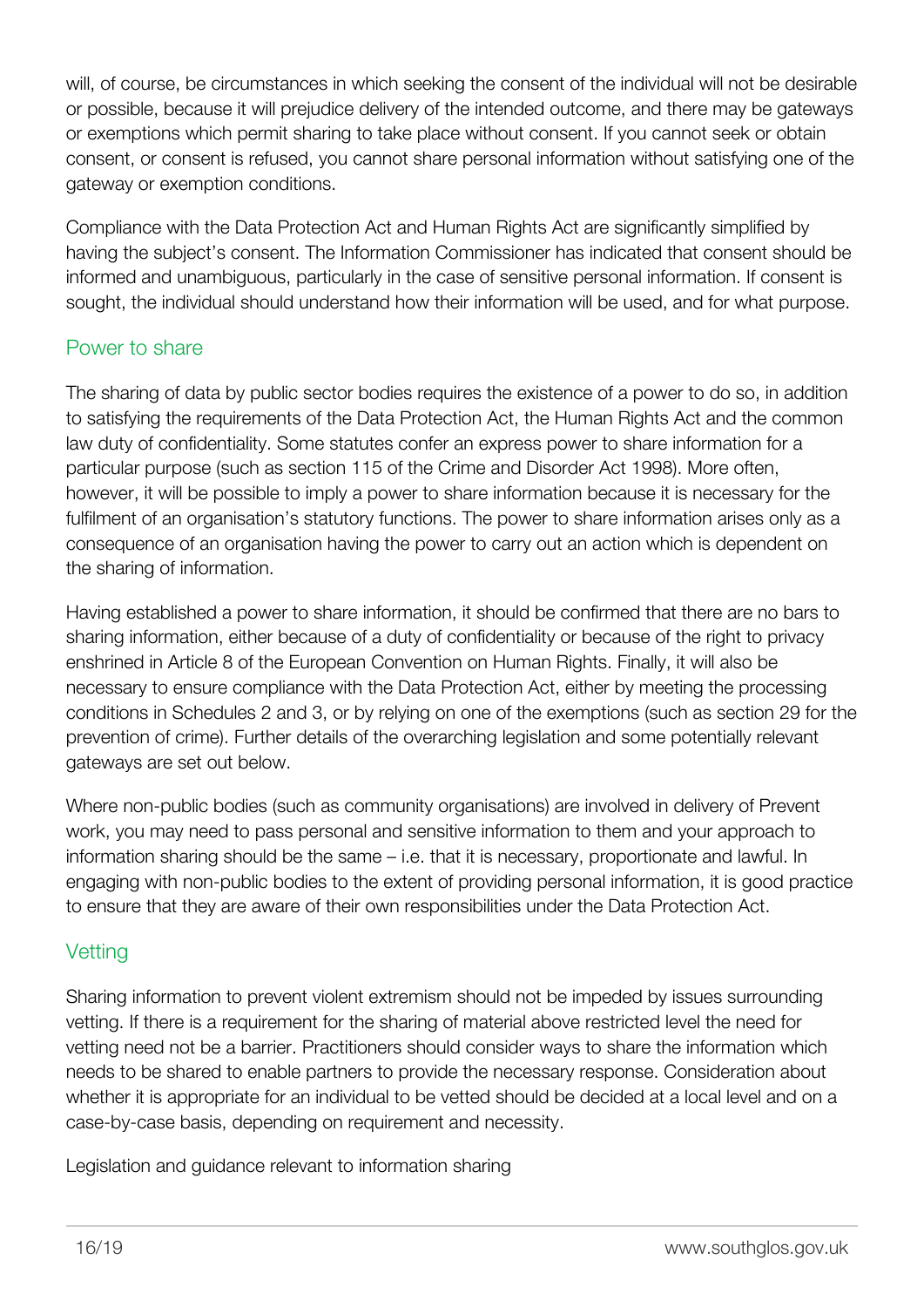Although not an exhaustive list, the following acts and statutory instruments may be relevant. The original legislation can be found at the Statute Law Database [\(http://statutelaw.gov.uk/\)](http://statutelaw.gov.uk/).

### Data Protection Act (DPA) 1998

The DPA is the principal legislation governing the process (including collection, storage and disclosure) of data relating to individuals. The Act defines personal data (as information by which an individual can be identified (ether on its own or with other information)) and sensitive personal data (including information about an individual's health, criminal record, and political or religious views), and the circumstances in and extent to which they can be processed. The Act also details the rights of data subjects.

All of the eight Data Protection Principles (which are listed in Part 1 of Schedule 1 to the Act) must be complied with when sharing personal data but the first data protection principle is particularly relevant.

The first data protection principle states that personal data shall be processed: (1) fairly, (2) lawfully (meaning that there is the power to share and other statutory and common law obligations must be complied with), and (3) only if a condition in Schedule 2 and, if sensitive personal data is involved, Schedule 3 is met. All three of these requirements must be met to comply with the first data protection principle. The DPA cannot render lawful any processing which would otherwise be unlawful. If compliance with the Data Protection Principles is not possible, then one of the exemptions (such as the prevention of crime under section 29 of the Data Protection Act 1998) may apply.

### Data Protection (Processing of Sensitive Personal Data) Order 2000

This Statutory Instrument (SI 2000/417) specifies further conditions under which sensitive personal information can be processed, including conditions where the processing must necessarily be carried out without the explicit consent of the data subject. Of particular relevance to *Prevent* are paragraph 1 (for the purposes of prevention or detection of crime), and paragraph 4 (for the discharge of any function which is designed for the provision of confidential counselling, advice, support or any other service).

The first data principle states that personal data shall be processed fairly and lawfully, meaning that other statutory and common law obligations must be complied with, and that the DPA cannot render lawful any processing which would otherwise be unlawful. Schedules 2 and 3 of the Act provide the conditions necessary to fulfil the requirements of the first principle.

### Human Rights Act (HRA) 1998

Article 8 of the European Convention on Human Rights (which is given effect by the HRA) provides that "everyone has the right to respect for his private and family life, his home and his correspondence", and that public authorities shall not interfere with "the exercise of this right except such as is in accordance with the law and is necessary in a democratic society in the interests of national security, public safety or the economic well-being of the country, for the prevention of disorder or crime, for the protection of health or morals, or for the protection of the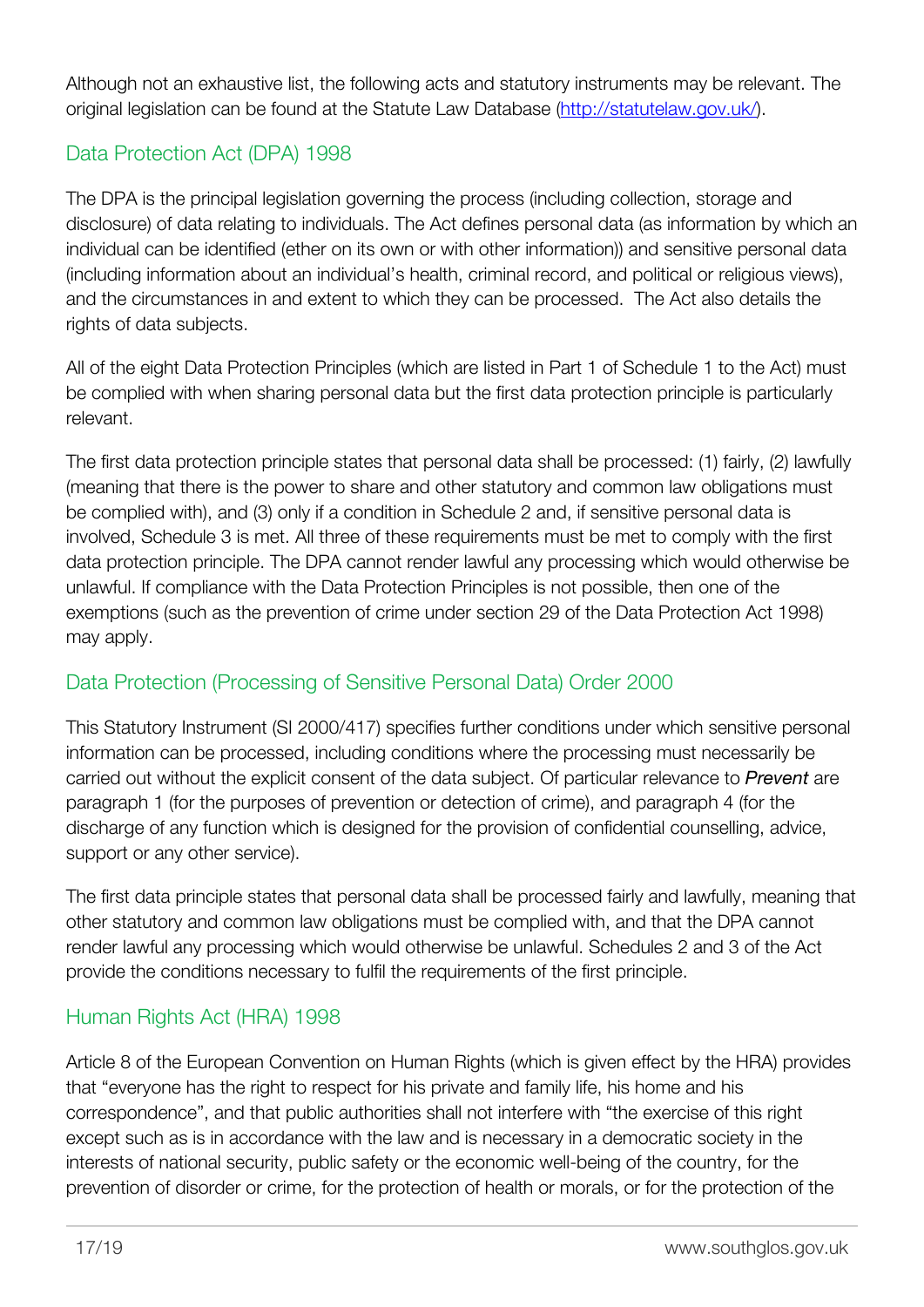rights and freedoms of others".

### Common law duty of confidentiality

The key principle built up from case law is that information confided should not be used or disclosed further, except as originally understood by the confider, or with their subsequent permission. Case law has established that exceptions can exist "in the public interest"; confidentiality can also be overridden or set aside by legislation.

The Department of Health has produced a code of conduct concerning confidentiality, which is required practice for those working within or under contract to NHS organisations.

#### Gateways, exemptions and explicit powers

Crime and Disorder Act 1998 Section 115 confers a power to disclose information to a "relevant authority" on any person who would not otherwise have such a power, where the disclosure is necessary or expedient for the purposes of any provision of the Act. The "relevant authority" includes a chief officer of police in England, Wales or Scotland, a police authority, a local authority, a health authority, a social landlord or a probation board in England and Wales. It also includes an individual acting on behalf of the relevant authority. The purposes of the Crime and Disorder Act include, under section 17, a duty for the relevant authorities to do all that they reasonably can to prevent crime and disorder in their area.

#### Common law powers

Because the range of partners with whom the police deal has grown – including the public, private and voluntary sectors, there may not be either an implied or explicit statutory power to share information in every circumstance. This does not necessarily mean that police cannot share the information, because it is often possible to use the common law. The decision to share using common law will be based on establishing a policing purpose for the activity that the information sharing will support, as well as an assessment of any risk.

The Code of Practice on the Management of Police Information (MoPI) defines policing purposes as: protecting life and property, preserving order, preventing the commission of offences, bringing offenders to justice, and any duty or responsibility of the police arising from common or statute law.

### Local Government Act 1972

Section 111 provides for local authorities to have "power to do any thing…which is calculated to facilitate, or is conducive or incidental to, the discharge of any of their functions".

### Local Government Act 2000

Section 2(1) provides that every local authority shall have the power to do anything which they consider is likely to achieve the promotion or improvement of the economic, social or environmental wellbeing of the area.